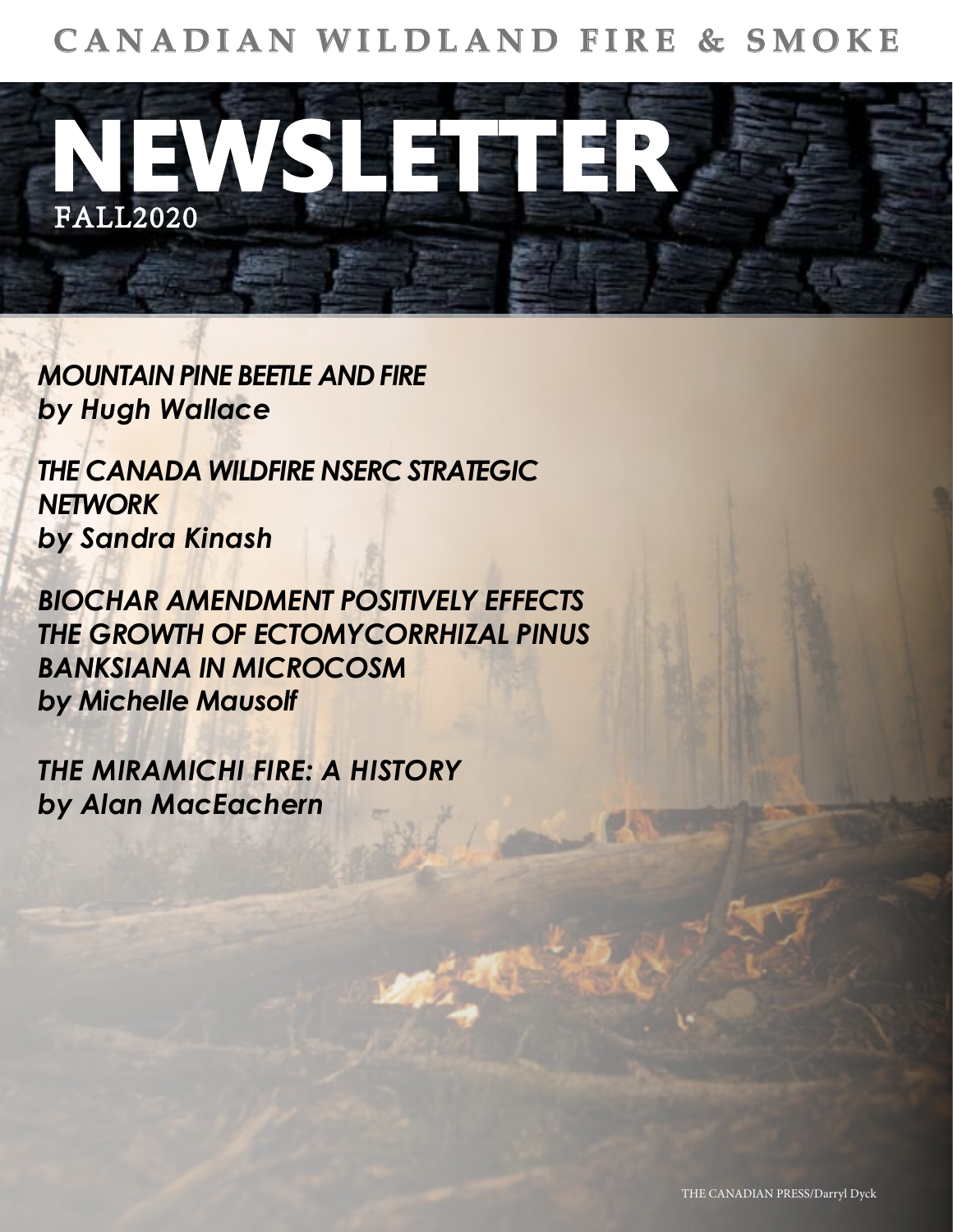## <span id="page-1-0"></span>Mountain Pine Beetle and Fire

#### MOUNTAIN PINE BEETLE AND FIRE

In recent years British Columbia and Alberta experienced massive mountain pine beetle outbreaks that killed a significant portion of their lodgepole pine forests. These outbreaks were influenced by historical forest management which led to continuous old age stands vulnerable to infestation. In turn these beetle killed forests affect future fire management by altering fuel load, structure, and susceptibility to fire. With regenerating lodgepole pine forests in the west and vulnerable jack pine forests extending across Canada to the east coast, new strategies that balance both fire and beetle management must be considered. One strategy under consideration is progressive strip cut harvesting. This study examined its effects on two factors affecting fire behaviour - fuel load and soil moisture content.

Progressive strip cut harvesting is a novel harvesting treatment that leaves a significant portion of trees uncut at each harvest and results in a mixed age, mixed density stand rather than total conversion to new stand type. The initial pass of the progressive strip cut harvesting treatment alternates narrow parallel harvested strips with wide unharvested strips. Subsequent harvest strips are cut adjacent to the previously harvested strips over set time periods, with the final harvest strip being cut as the first cut strip reaches its rotation interval and is ready for re-harvesting. Since the research site had previously experienced mountain pine beetle attack remaining trees were selectively thinned, targeting visibly infested or vulnerable trees to remove sources for further infestation. These harvesting methods allow consistent fuel maintenance without significantly changing the forest type and create a less homogenous stand with varied fuel load, structure, and age classes that are believed to better resists both fire and beetle infestation. This study examined how the first harvest cut affected the stand, evaluating the cleared harvest areas (clear treatment) and the thinned retention strips (thin treatment) in comparison to an unmodified control treatment.

#### **Overview of Methodology**

To assess the impact of harvesting on fire susceptibility and behaviour, fuel load and soil moisture content was measured at the harvest sites in the Saddle Hills County of Alberta throughout the 2015 and 2016 fire seasons. Stands were treated with alternating parallel clear cut five-meter-wide machine corridors and fifteen-meter-wide thinned retention strips as described above, with research sites established in each treatment type, as well as control stands (Figure 1, Figure 2).

By Hugh Wallace, MSc University of Alberta, currently working with Scion Rural Fire Research in New Zealand, [contact info](https://www.scionresearch.com/rural-fire-research/contact)

Figure 2. Control, Thin, and Clear fuel treatments. Control sites were unaltered, leaving grey and red stage standing trees, while thin



treatments removed attacked, dead, or vulnerable trees. Clear treatments were harvested entirely.



Figure 1. Control (a), Thin (b), and Clear (c) treatments demonstrating effect of harvesting on fuel load and spacing.

Fuel load sampling followed the Alberta Wildlands Fuels Inventory Program methodology and was supported by Alberta Wildfire Fuel Inventory crews (Government of Alberta, 2016). Resulting fuel load data included litter, duff, all size classes of woody debris, and standing tree fuel load.

Soil moisture sampling was performed on 21 days throughout the 2016 research period for litter and duff, following a modified version of Lawson and Dalrymple's (1996) ground truthing system. Samples were taken between 1 and 5 pm using tubular soil coring tools from randomized sample points, separated into litter and duff layers corresponding closely to the fine fuel moisture code (FFMC) and duff moisture code (DMC) layers, sealed, and weighed. Once returned to Edmonton the samples were transferred to tins and dried 24 hours at 100°C. After the drying cycle was complete samples were removed in small batches and weighed to obtain dry weight.

#### **Results**

Litter, fine woody debris, and foliage fuel load were assessed independently before being amalgamated for a total fine fuel load for each treatment. Fine fuel load of all types was highest in the cleared treatment (Litter fuel load, Figure 3a: p=0.003, clear 3.059  $\pm$  0.180 kg m<sup>-2</sup>, control 1.180  $\pm$  0.368 kg m<sup>-2</sup>, thin 0.887  $\pm$  0.351 kg m<sup>-2</sup>; Fine woody debris class 1 and 2, Figure 3b: p=0.003, clear 0.204  $\pm$  0.036 kg m<sup>-2</sup>, control 0.120  $\pm$  0.033 kg m<sup>-2</sup>, thinned 0.175  $\pm$  0.060 kg m<sup>-2</sup>) except for foliage fuel load owing to complete standing tree removal (Figure 3c: control 0.406  $\pm$  0.192 kg m<sup>-2</sup>, thin 0.461  $\pm$  0.075 kg m<sup>-2</sup>), which followed our hypothesis that harvesting treatment would unavoidably lead to increased fine fuel loading in each fine fuel group. Interestingly, harvesting did not significantly increase fine debris fuel loading in the thinned treatment despite mechanical thinning taking place. Total fine fuel load was significantly affected by treatment (Figure 3d, p=0.032, clear 3.268  $\pm$  0.169 kg m<sup>-2</sup>, control 1.698  $\pm$  0.517 kg m<sup>-2</sup>, thin  $1.488 \pm 0.365$  kg m<sup>-2</sup>) with the thin and clear treatments being significantly different. Interestingly, neither harvest treatment was significantly different from the control which ran counter to our hypothesis that fine fuel loading would increase with level of harvesting disturbance.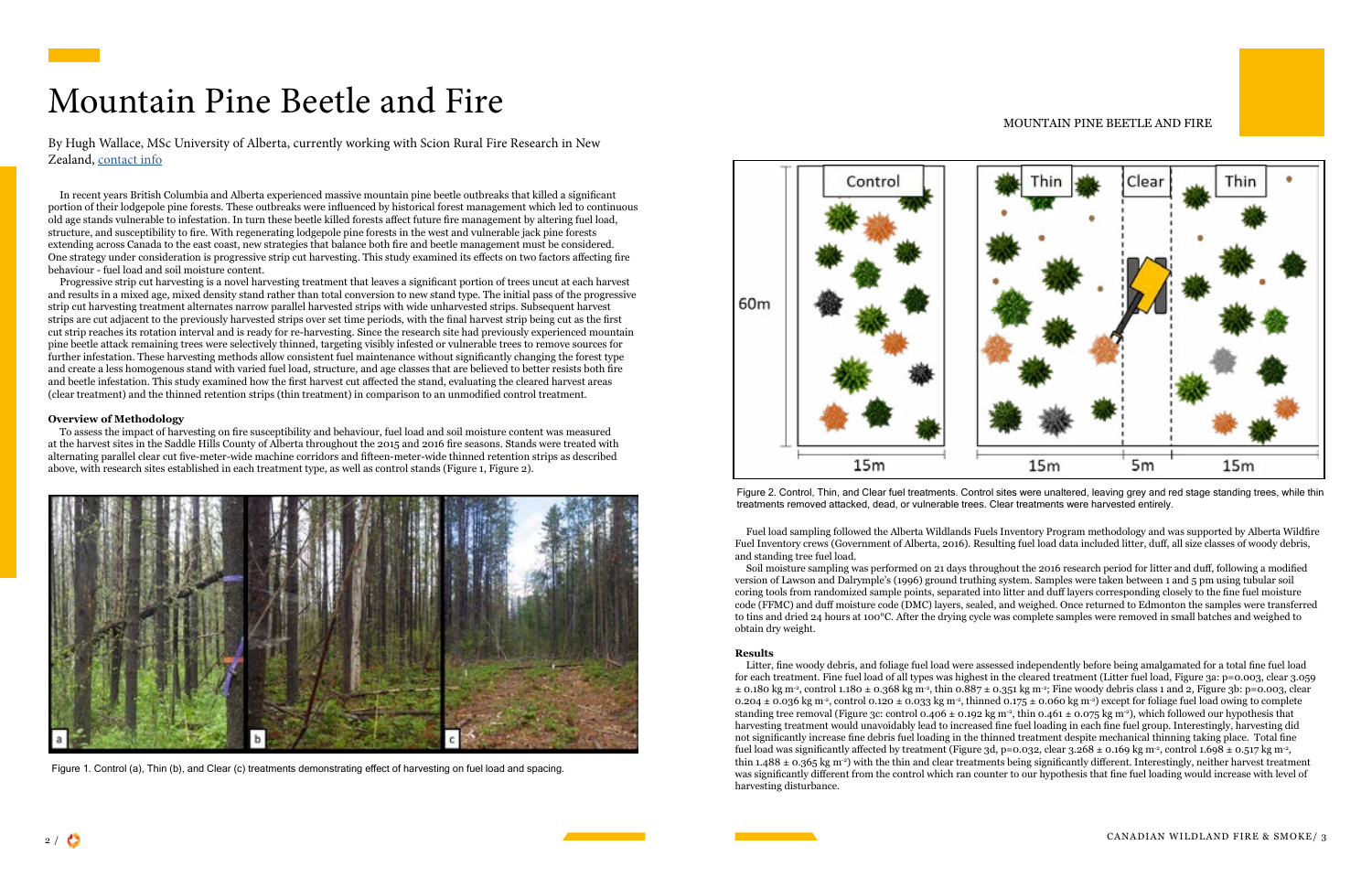



Figure 3. (LEFT) Fine fuel load representing fuels available during flame front passage: organic surface layer fuel load 2015 (a), fine woody debris size classes 1 and 2 (0-1.0 cm diameter) 2015 and 2016 (b), standing tree foliage 2015 (c), and total site fine fuel load 2015 (d) composed of combined site litter, fine woody debris size classes 1 and 2, and foliage from the 2015 sampling period. Fine woody debris was sampled for 2015 and 2016, with no significant effect of year on fuel load, and only data from 2015 was used to create total fine fuel load for 2015. Grey dots represent individual samples. Note that y-axis scales vary between graphs. Figure 4.(RIGHT) Total site fuel load 2015. Total site fuel load includes organic soils, dead and down woody debris size classes 1-6, and standing tree fuels. Grey dots represent individual samples.

Fine fuel moisture was found to be significantly affected by treatment (p < 0.001, Figure 5), however did not follow our hypothesis that moisture content would decrease as disturbance increased.

While it was expected that the control treatment (182  $\pm$  34%) would have the highest moisture content and that there would be significant differences in moisture contents between each treatment, it was believed that moisture would decrease with increasing degree of disturbance and exposure to weather events. Instead it was found that the thin treatment ( $111 \pm 21\%$ ) had the lowest moisture content while the clear treatment (149  $\pm$  28%) held the middle ground, with each treatment being significantly different from the others.

Total site fuel load was significantly affected by treatment (p=0.013, Figure 4).The clear treatment had significantly lower fuel load (13.073  $\pm$  3.826 kg m<sup>-2</sup>) than both control (31.097  $\pm$  1.611 kg m<sup>-2</sup>) and thin (30.126  $\pm$  2.672 kg m<sup>-2</sup>) treatments with the latter two not significantly different from each other. Total site fuel load is composed of all measured fuel load sub-categories including litter and duff organic soil layers, woody debris size classes 1-6 (0 to 7.0+ cm), and all standing tree fuel loads composed of stem, bark, branches, and foliage. Dead and down woody debris size classes 1-6, duff fuel load, and standing tree fuel load were not discussed separately as they were not significantly different from each other (clear treatment was not included in standing tree fuel load comparisons as all standing trees were removed by harvesting).

Coarse fuel and duff moisture content results were even more unexpected than fine fuel moisture in that while moisture content was significantly affected by treatment ( $p < 0.001$ , Figure 6a), the clear treatment (243  $\pm$  35%) was significantly wetter than all other treatments, while the control treatment (213  $\pm$  52%) was significantly wetter again than the thin treatment (189  $\pm$  39%). The DMC conversion (Figure 6a) yielded similar results, though the non-linear conversion to DMC removed the significant different between the control and thin treatments.



Figure 5. The effect of treatment on fine fuel moisture in 2016. Grey dots represent individual samples.



Figure 6. Duff fuel moisture (a) and duff moisture code (b) 2016, blocked by day. Individual samples not shown due to their large number.

### MOUNTAIN PINE BEETLE AND FIRE AND FIRE MOUNTAIN PINE BEETLE AND FIRE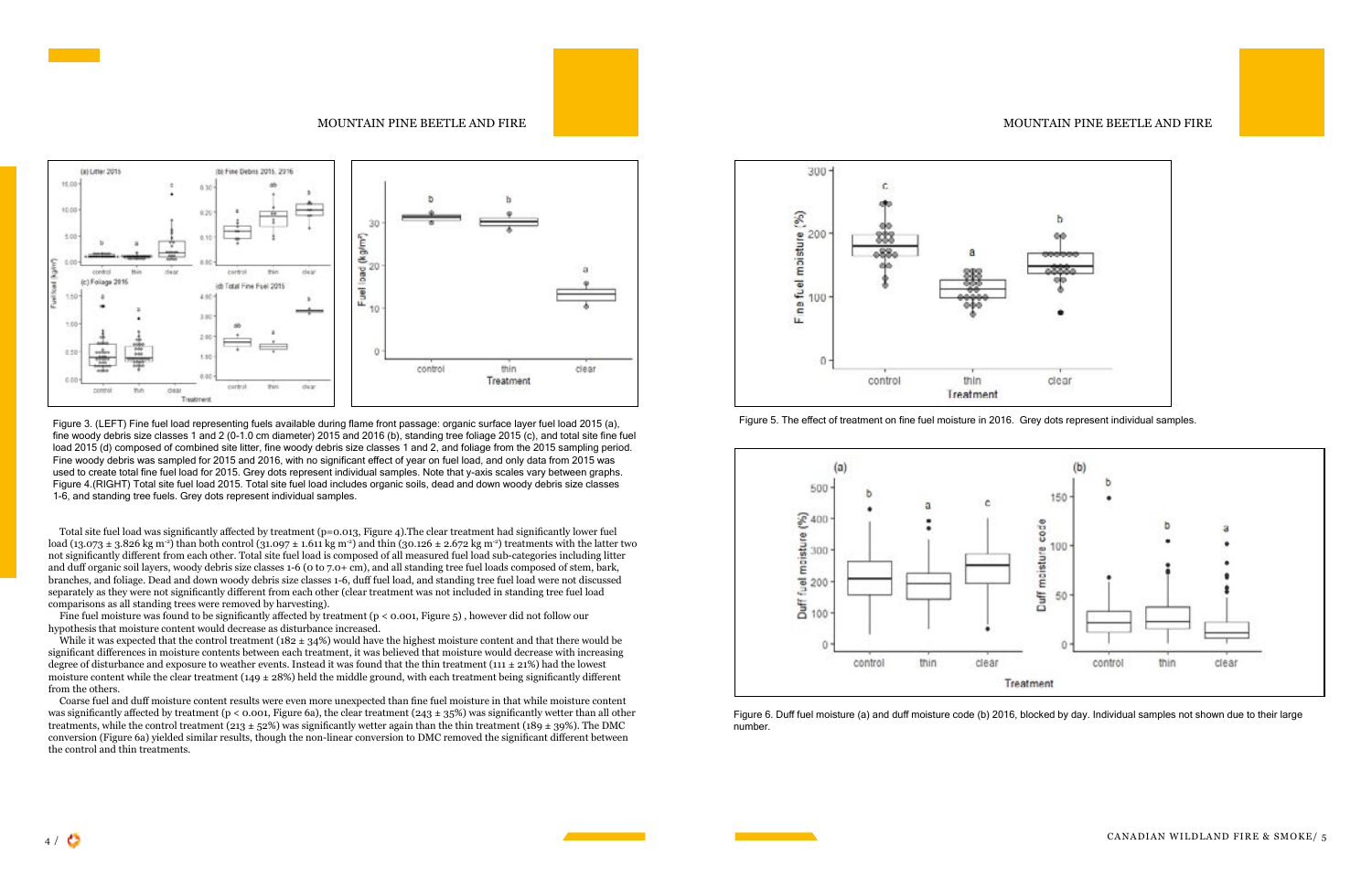#### **Discussion**

At the outset of this research it was hypothesized that as level of harvest increased fine fuel load would increase and fuel moisture content would decrease. Instead, it was found that harvesting could successfully be performed with minimal effect on fine fuel load, and that harvesting leads to changes in fuel moisture that cannot be accounted for using Fire Weather Index System weather inputs alone.

Total fine fuel load was affected by treatment, but only between the thin and clear treatments. This is most likely a feature of the harvesting method that deliberately aimed to remove targeted trees from the thin treatments with minimal disturbance. As handling will unavoidably result in at least some fuel loading and the clear treatments were not only harvested but also used as equipment corridors to remove cut trees from the adjacent thin treatments, it is a logical conclusion that fine fuel loading would be highest in the clear treatments. It had been supposed that the thin treatments would also experience an increase of fine fuel loading due to harvesting, however it appears that the directive for operators to minimize disturbance was more successful than anticipated. This is further supported by the fact that fine fuel loading in the clear treatments were lower than those fuel loads found in other studies of fuel load in similar harvested sites.

Total fuel loading was significantly reduced in the clear treatment, which was due to the removal of standing trees from the clear treatment. While large diameter standing fuels do not significantly contribute to flame front passage, they remain a significant portion of total fuel load and may affect potential fire behaviour and support considerable smouldering combustion if they reach the fuel bed, as often occurs over the years following pine beetle infestation. Within total fuel load it was also observed that harvesting treatments did not result in significant changes to dead and down fuels. This suggests that the harvesting techniques employed in the research, namely focussing on minimizing disturbance and slash loading was effective. As harvesting may lead to dead and down debris loading up to 2 m deep, the lack of significant difference between the control and machine harvested treatments is a notable result (Van Wagner et al., 1992).

Perhaps one of the most significant findings of this work was that fine and coarse fuel moisture content did not decrease in direct relation to level of disturbance as was initially supposed. In this case, the thin treatment was consistently the driest for both the fine and coarse fuel moisture measurements, while the control had the wettest fine fuels and the clear treatment had the wettest coarse fuels. This is surprising because the presence of trees in the thin treatment was expected to moderate soil moisture levels by providing shade and reducing wind, leading to reduced evaporation. Instead, it appears that a more complex process played a part in wetting and drying. One possible driver of increased fuel moisture in the cleared treatments is overnight radiative cooling leading to increased relative humidity offsetting drying in all but the finest (<0.635 cm) fuels (van der Kamp, 2017). Additionally, lower soil moisture levels in the thin treatment could be explained by increased transpiration due to vapour pressure deficit, drawing up to 3 times normal in-stand moisture from the duff and potentially even drying surface layers from below (Bladon et al., 2006; Pook and Gill, 1993; Whitehead et al., 2008; Wotton and Beverly, 2007). Under normal circumstances thinning which would cause increased transpiration would remove enough trees to offset the increased moisture uptake, however since the majority of tree removal occurred adjacent to the thinned sites it is suspected that thin treatments experienced increased moisture uptake without the usual overall reduction in trees drawing moisture.

#### **Conclusion**

This study found that progressive strip cut harvesting did not significantly increase fine fuel loading or total fuel load, suggesting the treatment should not lead to increased fire behaviour based on additional fuel loading as most harvested fuel types would. It also demonstrates that careful mechanical harvesting can be used to effectively modify fuels without increasing total ground fuel load, a finding that could increase efficiency and treated area for fuels management.

Surface soil layers and fine fuel moisture content was significantly lower in the treated stands compared with the unharvested control stand, which suggests that the treated stands would have a higher proportion of fine and fuels available for combustion. Coarse fuels by contrast varied more widely, with the clear treatment being significantly wetter than the control and the thin treatment being significantly drier. This divergent trend leads to some distinct challenges in predicting fire behaviour as it moves between the treatments.

While treatments clearly affect both fuel load and fuel moisture, the factors driving fuel moisture changes merit further research. Additionally, research is required to examine the interaction between progressive strip cut harvesting altered fuel loading, structure, and moisture content in relation to likelihood of ignition, intensity, and rate of spread.

#### **References**

Bladon, K. D., Silins, U., Landhäusser, S. M., and Lieffers, V. J. (2006). Differential transpiration by three boreal tree species in response to increased evaporative demand after variable retention harvesting. Agricultural and Forest Meteorology, 138(1), 104–119. https://doi.org/https://doi.org/10.1016/j.agrformet.2006.03.015

Government of Alberta. (2016). Alberta Wildlands Fuels Inventory Program Field Sampling Manual (Abridged). Edmonton. Lawson, B. D., and Dalrymple, G. N. (1996). Ground-truthing the Drought Code: Field verification of overwinter recharge of forest floor moisture.

Pook, E. W., and Gill, A. M. (1993). Variation of live and dead fine fuel moisture in pinus radiata plantations of the australian capital

van der Kamp, D. (2017). Spatial patterns of humidity, fuel moisture, and fire danger across a forested landscape. University of

Group. (1992). Development and Structure of the Canadian Forest Fire Behavior Prediction System. Information Report ST-X-3 (Vol. 3). Forestry Canada Fire Danger Group Group, Forestry Canada Fire Danger. Retrieved from https://www.frames.gov/

- territory. International Journal of Wildland Fire, 3(3), 155–168. https://doi.org/10.1071/WF9930155
- British Columbia. Retrieved from https://open.library.ubc.ca/collections/24/24/items/1.0355217 Van Wagner, C. E. ., Stocks, B. J., Lawson, B. D., Alexander, M. E., Lynham, T. J., McAlpine, R. S., and Forestry Canada Fire Danger
- documents/catalog/forestry\_canada\_fire\_danger\_group\_1992.pdf
- nrcan.gc.ca/pubwarehouse/pdfs/29063.pdf
- Code. International Journal of Wildland Fire, 16(4), 463–472. https://doi.org/10.1071/WF06087 [Full thesis available here](file:X:\Centres%20and%20Institutes%20%23\Canadian%20Partnership%20for%20Wildland%20Fire%20Science\Canadian%20Wildland%20Fire%20and%20Smoke%20Newsletter\Fall%202021\MPB_Wallace_thesis.pdf)

Whitehead, R. J., Russo, G. L., Hawkes, B. C., Taylor, S. W., Brown, B. N., Armitage, O. B., Barclay. H.J. and Benton, R. A. (2008). Effect of commercial thinning on within-stand microclimate and fine fuel moisture conditions in a mature lodgepole pine stand in southeastern British Columbia. Canadian Wood Fibre Centre. Information Report FI-X-004, 4. Retrieved from http://www.cfs.

Wotton, B. M., and Beverly, J. L. (2007). Stand-specific litter moisture content calibrations for the Canadian Fine Fuel Moisture

### Welcome Sandra to the Canada Wildfire Team!



#### MOUNTAIN PINE BEETLE AND FIRE THE MOUNTAIN PINE BEETLE AND FIRE

We welcome Sandra Kinash as the new knowledge translation and mobilization specialist for Canada Wildfire. Sandra joined Canada Wildfire on July 16, 2020 and brings a wealth of experience in strategic communications with the University of Alberta. She most recently worked at the UofA Research Services Office where she helped researchers by launching a more usable website and establishing a funding opportunities database. Previously, she worked in pediatrics, surgery, and Community-University Partnership. She enjoys working with working with scientists, learning about their research, and effectively communicating their findings.

Sandra will help promote and aid knowledge exchange at Canada Wildfire. She is looking forward to working with agencies and researchers to help facilitate knowledge translation. Since joining, she is impressed and fascinated with all the impactful wildland fire science research happening and the level of collaboration.

Sandra is proud to call Edmonton home and enjoys exploring the river valley and dog parks with her pug, Fifi. She enjoys nature, music, camping, and traveling. This past summer, she and her family explored Kananaskis Country, checking out Wedge Pond and Barrier Lake for the first time.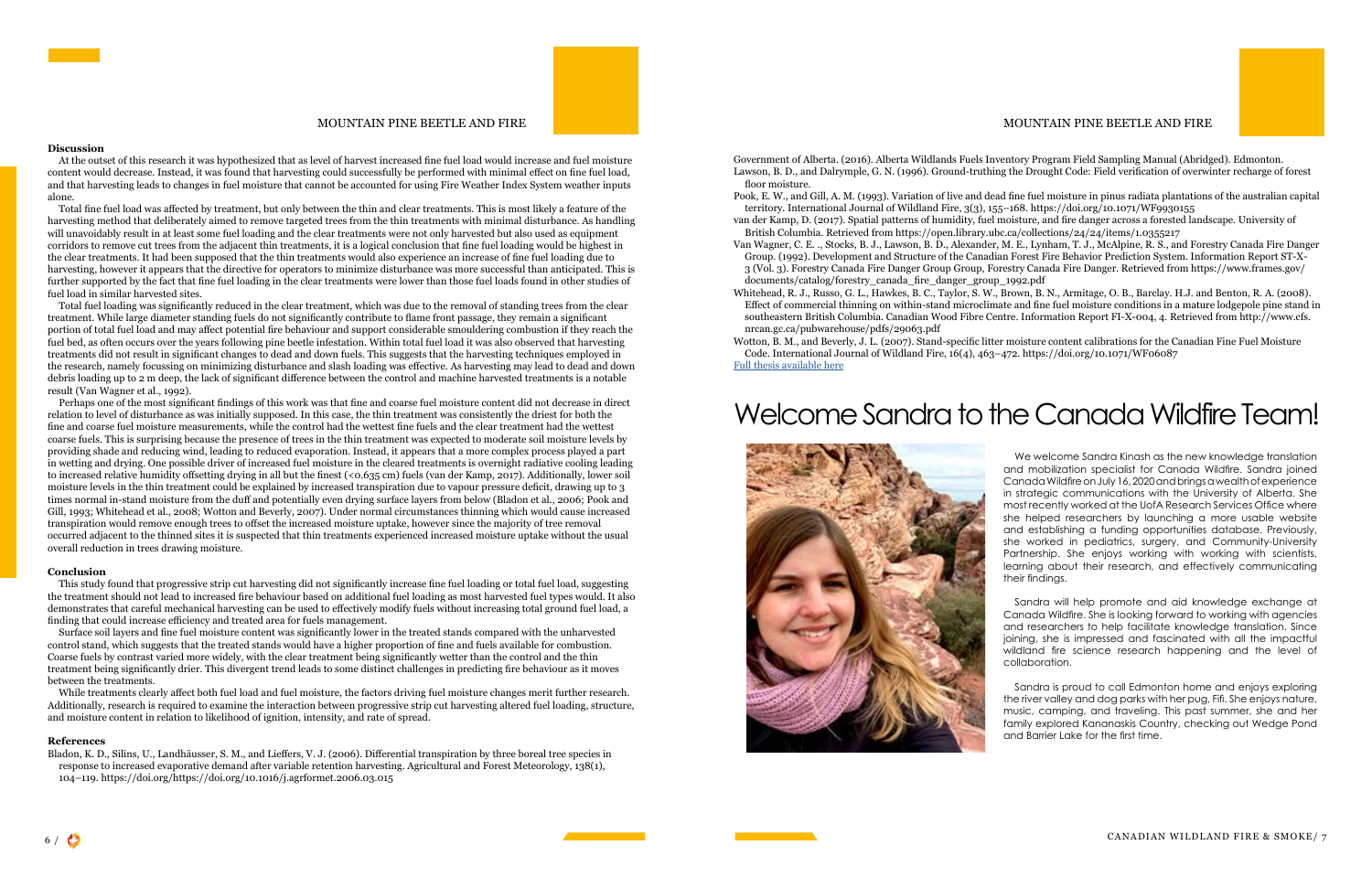Wildfire seasons are beginning earlier and lasting longer. Fires have become larger, more frequent, and more intense over recent decades resulting in impacts to wildlife, forest resources, and Canadian communities while also releasing more carbon into the atmosphere and contributing to climate change.

Climate change is increasing temperatures and Canadians will continue to face mounting pressures from wildland fire, like air quality reduction, more frequent evacuations, and economic loss including the destruction of houses and infrastructure. Adding to the challenges, investment in wildland fire science research was declined prior to 2019 with few education options, resulting in fewer trained fire experts. Administered through Canada Wildfire, the Natural Science and Engineering Research Council of Canada (NSERC) Canada Wildfire Strategic Network (the Network) is a promising step toward strengthening wildland fire research and a new generation of fire experts.

## <span id="page-4-0"></span>The Canada Wildfire NSERC Strategic Network: Preparing Canadians for Changing Wildfires

#### **What solutions can help Canadians better prepare for changing wildfires?**

The Network aims to discover new solutions to better equip Canada to respond to future wildfires. This Network of post-secondary researchers across Canada will respond to fire in a changing world by assessing risk and danger and honing solutions to better predict when and where fires might occur and how they might behave. It will also focus on ecosystem impacts, looking at how they interact with and are impacted by fires. Through focused research, the Network will improve the prevention, detection, and reduction of damaging wildfires while reducing evacuations and enhancing recovery from wildfires.

#### **The Federal Government Invests in the Network**

Funding for the Network is part of a federal government investment in the Emergency Management Strategy to help Canadians

#### THE CANADIAN WILDFIRE STRATEGIC NETWORK

become more resilient to a range of risks including floods, earthquakes, and wildland fire. NSERC will provide \$5 million dollars over a five-year research period to support academic research. The NSERC network and funding was formally announced by Minister O'Regan of Natural Resources Canada on June 24, 2020. Over 70% of the funding will train the next generation of fire scientists, supporting 66 post-graduate students including 35 masters and 19 doctoral students, and 12 postdoctoral researchers.

#### **Research Priorities Come from the** *Blueprint*

From 2018 to 2019, groups of Canadian wildfire science experts met to identify the greatest research needs, coordinated by the Canadian Forest Service. This led to the development of a summary document, *The Blueprint for Wildland Fire Science in Canada (2019–2029)*. This document helped guide two further NSERC sponsored meetings to specifically discuss the scope and priorities for the development of an NSERC research proposal.

The *Blueprint* recommended research organized around six connected themes; the Network will focus on the **bolded** ones:

- **1. Understanding fire in a changing world**
- 2. Recognizing Indigenous knowledge
- 3. Building resilient communities and infrastructure
- **4. Managing ecosystems**
- **5. Delivering innovative fire management solutions**
- 6. Reducing the effects of wildland fire on Canadians

#### **The Network Teams**

To create needed solutions within the three themes, diverse post-secondary research teams, each with their own specialties, are assembling across Canada. The teams will work collaboratively on seven fire research priorities within the three *Blueprint* themes, and each team has a lead with co-applicants that will receive NSERC funding. In turn, each team has collaborators who are contributing their own resources and come from universities, government fire management agencies, Indigenous groups, and other research organizations across the country. Jointly they will supervise the 66 post-graduate students.

#### Network Team Leads:

- Dr. Mike Flannigan (University of Alberta), Principal Investigator/Science Director
- Dr. Laura Chasmer (University of Lethbridge)
- Dr. Lori Daniels (University of British Columbia)
- Dr. Patrick James (University of Toronto)
- Dr. David Martell (University of Toronto)
- Dr. Mike Waddington (McMaster University)
- Dr. Douglas Woolford (University of Western Ontario)

#### **Network Research: Three Themes and Seven Priorities**

Teams will focus on seven research priorities addressing questions drawn from the three themes from the *Blueprint*.

#### *Theme: Understanding Fire in a Changing World*

#### *Priority 1: Wildfire Risk*

Canada's need for a comprehensive framework for wildfire risk assessment is documented in the *Blueprint*. Fire spread and damages in recent high-profile fire events remain poorly understood and methods and models are needed to estimate risk at all scales. The Network will develop models that fire agencies can use to assess the risk of wildfire, collaborating with Canadian Forest Service and provincial and federal fire management agencies.

To develop these risk models, the Network needs to better understand the risk of a fire, looking into such factors as human-caused fires and the chance peat will ignite. The team will assess what makes an area vulnerable to large fires, looking at prevention efforts, fire management policy and decisions, and weather forecast uncertainty.

#### By Sandra Kinash

Knowledge Translation & Mobilization Specialist, Canada Wildfire, [skinash@ualberta.ca](mailto:skinash%40ualberta.ca?subject=Canadian%20Wildland%20Fire%20and%20Smoke%20Newsletter%20reply)



Pelican Mountain Experimental burn of a black spruce peatland showing the resistance of Sphagnum moss (orange colour) to ignition. Photo: Sophie Wilkinson.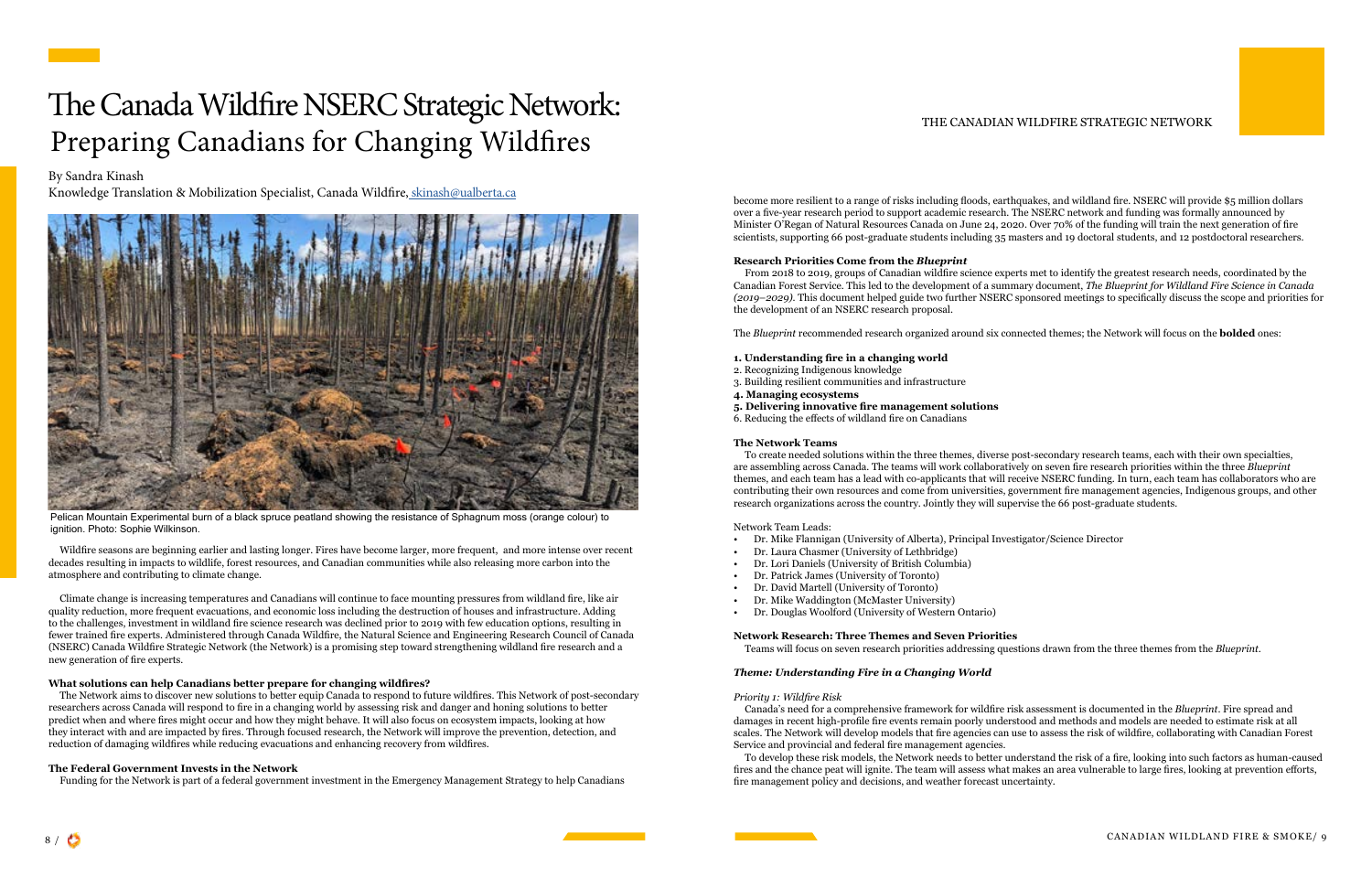#### THE CANADIAN WILDFIRE STRATEGIC NETWORK

#### *Priority 2: Wildfire Danger*

The *Blueprint* addresses the urgency to better understand how changes in the Canadian landscape are affecting wildfire. Increased burnable vegetation caused by climate change, pest infestations, and past fire-suppression practices and policies has created a challenge for successful fire management.

To answer the most pressing wildfire danger research needs, the Network needs to better understand flammability and how insect outbreaks change fuel and impact wildfires.

Fire managers need the Canadian Forest Fire Danger Rating System (CFFDRS) to better represent organic fuels (peat soils). The Network will contribute to updates to the CFFDRS by studying the factors that cause flammability. They will develop a model to understand how different organic fuels are connected to each other across the landscape.

The Network will develop new ways to use airborne and satellite remote sensing to measure fuels using a number of different technologies. LiDAR, which measures the 3D structure of trees, shrubs, and ground characteristics provides information that is similar to on the ground measurements, but across large areas.

The Network will investigate how climate change contributes to insect outbreaks and in turn their impact on wildfires and the forest's health and sustainability. Specifically, they will assess fuel changes through defoliation caused by spruce budworm, jack-pine budworm, and mountain pine beetle.

#### *Priority 3: Measurement Improvements and Novel Data Sources*

Fire-management faces more complex decision-making as the nature and behavior of fire changes. To support flexible operational and response activities, the *Blueprin*t explains that new advancements are needed in the collection of accurate, timely, and accessible data. This includes improvements in earth observation technologies, such as LiDAR, that provide key observations for developing models and decision-support tools.

The information that LiDAR provides is often less expensive to collect than field measurements. Because many ecosystems are sampled, these datasets will be used to understand the flammability of the environment, while also being used to compare with freely available satellite imagery, collected everywhere almost every day. The Network will use this new information to support updates to the CFFDRS and the Canadian Wildland Fire Information System, adding to the understanding of how fuel is impacted by climate change effects such as increased insect infestation and uprooted trees across Canada.

#### *Theme: Managing Ecosystems*

#### *Priority 4: Fire Effects on Ecological Processes*

The *Blueprint* outlines that more must be learned about the immediate, short-term, and long-term effects of fire on the health and resilience of ecosystems and related ecological processes including vegetation, wildlife, hydrology, carbon stocks, and soils. There are gaps in what is known about the complex interactions among wildland fire, landscapes, people, and climate change.

To measure ecosystem health, the team will generate new methods for using remote sensing of trees and other important parts of the ecosystem after a fire. LiDAR and field data collected across large areas of Canada's north will be used to measure how much vegetation was burned, how much was released into the atmosphere as carbon dioxide, and how these ecosystems will regrow and change after a fire.

These results will link to other satellite images and models, which will give the Network a longer time scale perspective of the health of ecosystems across Canada, including Canada's forests, wetlands, and tundra.

#### *Priority 5: Past, Present, and Future Fire Regimes*

The *Blueprint* acknowledges that improvements are needed to describe fire regimes and how they interact with other disturbances such as climate change, insect outbreaks, and diseases.

The Network will improve fire descriptions, including their frequency, size, severity, cause, and when they occur. They will provide forecasting tools to researchers, and fire and forest managers allowing them to simulate fires and determine what management, fire, and insects will do to timber supply, forest health, and resilience.

The team will describe how fuels, weather, and surface features of the land contribute to a fire's severity. By looking at how plants recover after a fire, they will investigate how wildfires and logging from burned areas impact the strength of a forest.

- some fire management certification.
- specialists, researchers, and graduate students.
- organized for them.
- Exchanges with other Canadian universities
- Lab visits

The Network will measure how proactive strategies such as prescribed fires and reducing fuels, including thinning of forests and reducing hazardous fires, will contribute to resilience from future fires. The team will work with Indigenous experts to learn their methods and results of using prescribed burns. These observations will be linked to models and remotely sensed data so that we can predict fire behaviour across larger areas.

#### THE CANADIAN WILDFIRE STRATEGIC NETWORK

#### *Theme: Delivering Innovative Fire Management Systems*

#### *Priority 6: Fire Improvements to Operational Response*

The *Blueprint* recognizes that fire managers need enhanced tools so they can protect communities by responding more safely, quickly, and more efficiently to the rapidly changing nature of wildland fire. The Network researchers will draw on their analytics and artificial intelligence expertise and collaborate with fire management agencies to develop and test improved decision-making tools and train the next generation of scientists along the way.

Through the detailed mapping of fuel types, the tools will help decision-makers, like duty officers, identify where fires can be left to burn safely and monitored without significant suppression intervention. Integrating fire risk assessments into the tool will inform the development of fire management strategies through an innovative and appropriate response. To better manage resources required to extinguish unwanted fire, the research results will provide guidance on the optimal deployment and use of fire suppression resources, including the sharing of such resources between provinces or countries.

#### *Priority 7: Improvements to Planning*

Fire managers require effective tools that help optimize scarce resources and enable the most efficient deployment of firefighting assets, as identified in the *Blueprint*. To help improve fire management planning, the Network will determine how decision support systems can be used to support the efficient sharing of Canadian fire management resources. A resource sharing tool will be created based on data from three provincial resource sharing models. The tool will be based on a better understanding of agency needs. In particular, researchers will study the use of air tankers, a costly but effective resource. The research results will help make better use of tankers by helping fire managers decide where and when to best use them and when they can be shared with other

provinces.

#### **Training the Next Generation of Canadian Wildland Fire Scientists**

In 2016, the updated Canadian Wildland Fire Strategy identified a lack of qualified fire management candidates as a major issue that fire management agencies are already facing. To address this pressure, Network researchers will train 66 postgraduate students. Their training will prepare them to work and conduct research with Canadian forest fire management agencies. These new researchers will contribute to innovative wildfire science and management solutions for the next several decades. They will study diverse aspects of wildfire science, including fire danger rating, wildfire risk analysis, and landscape and vegetation ecology. They will acquire knowledge in wildfire management planning, logistics, and environmental issues and an understanding

of climate change. They will learn how natural systems like forest ecosystems are influenced by fire and will develop skills in remote sensing and computer simulation.

Students will build their networking, leadership, and presentation skills at conferences, workshops, and meetings, including the Network's annual general meeting (AGM). They will build long-term connections with fire managers, fellow students, and colleagues, leading to new collaborative research opportunities. They will contribute to the Network's knowledge exchange through research publications, conferences, and more. Many will have opportunities to sharpen their mentoring skills by supervising graduate and undergraduate students.

#### Students will receive:

• Internships at government agencies such as Canadian Forest Service and provincial wildfire agencies as well as industry and other research organizations. Students will attend prescribed burns, interact with fire management agency staff, and receive

• Participation in one of the Wildland Fire Canada Conferences (in either 2021, 2023, or 2025) alongside wildland fire managers,

• Attendance at one Network AGM, timed with the Wildland Fire Canada Conference. AGMs will focus on information sharing, project updates, and emerging research opportunities. Students can attend workshops and informal networking events

#### Proposed courses for students include:

- Principles of Wildland Fire, a multi-day course delivered by Canada Wildfire and Canadian Forest Service.
- Field Course in Wildland Fire, a specialized field course delivered by Canada Wildfire.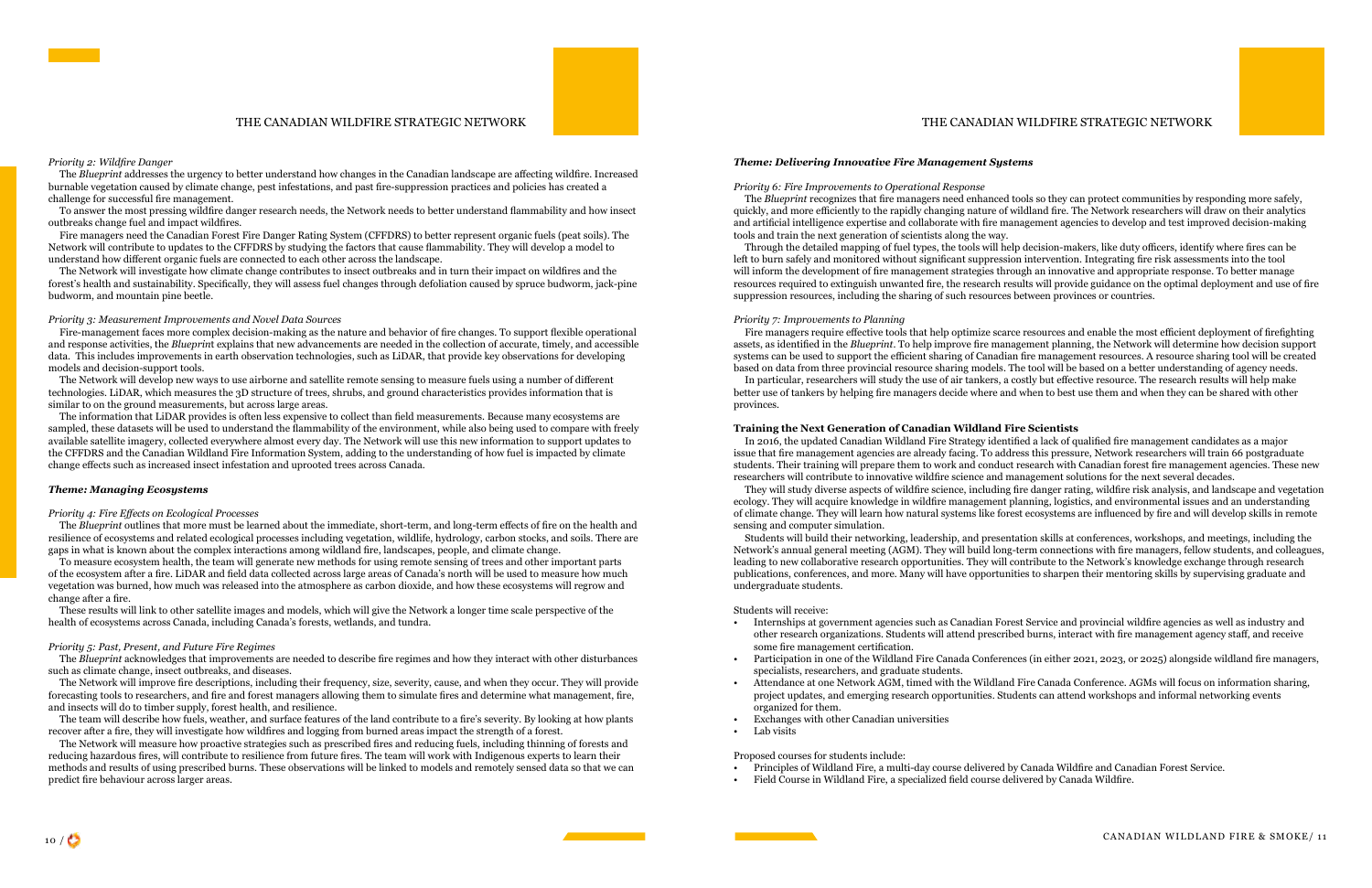#### THE CANADIAN WILDFIRE STRATEGIC NETWORK

- Analytics Training, using statistical software and learning data modeling methods taught by Douglas Woolford, options for either online or in-person workshop.
- The Incident Command System coordinated through the Canadian Interagency Forest Fire Centre (CIFFC).
- Advanced Remote Sensing A training course provided through the University of Lethbridge and others.
- Wildfire Science and Interactions between Wildfire and Other Forest Disturbances a summer school program taught through the University of Toronto.

#### **Strengthening Relationships with Fire Agencies and Reporting Research Results**

In partnership with Canada Wildfire, the Network will communicate its new wildland fire knowledge, led by their knowledge translation and mobilization specialist. A strategic knowledge exchange plan will create numerous ways to communicate Network results.

One key way to exchange knowledge is through "The Hub", a central virtual resource. The Hub will provide a place where fire practitioners and managers can connect with Network researchers. This will help practitioners and researchers understand each other and how the new knowledge will effectively be applied in the field. It will enable managers to adopt policy and operating changes and move wildfire management forward.Once created, the strategic exchange knowledge plan will share Network results through numerous tools including websites, social media, meetings, and more.

#### **The Network's Management**

The Network is led in partnership with Canada Wildfire with leadership from a board of directors and guided by a scientific advisory committee.

#### **Network Board of Directors**

The Network board is responsible for the management, direction, and financial accountability. They review scientific progress and financial reports and make budget recommendations to NSERC. The Network board includes members of Canada Wildfire's executive committee.

Voting board members include:

- Chair of the Canada Wildfire Executive Committee (or designate) will also serve as chair of this board.
- All other members of the Executive Committee for Canada Wildfire who are as of June 2020:
	- The Canadian Forest Service.
	- The University of Alberta.
	- Alberta Agriculture and Forestry.
- BC Wildfire Service.
- Canada Wildfire science director.
- Forest Products Association of Canada
- Gwitch'in Council International
- University of Alaska
- Better fire management strategies
- Informed forest management policy and practices
- An educated public
- A strong, integrated research community
- Enhanced research capacity in face of scarce resources
- Sharing and use of their knowledge
- Collaborative approaches to shared national priorities

# FUELS FRIDAY **[Coming February 2021](https://docs.google.com/forms/d/e/1FAIpQLSfHZxIpdvU1CjMa-XjAPpn8jITcTte32osSfZnyoF2MciUPSQ/viewform?usp=sf_link)**

The remainder of the voting board members will come from other wildland fire agencies, Indigenous organizations, emergency response communities, insurance companies, forest industries, and fire organizations. Non-voting board members include the managing director of Canada Wildfire (who serves as secretary), the NSERC representative, and others designated by the board. The board will meet at least twice per year.

#### **Scientific Advisory Committee**

The Scientific Advisory Committee will assist in evaluating the Network's scientific progress, adjusting goals, priorities, and milestones as needed. As science director, Mike Flannigan will chair the committee. The committee will prepare an annual report for the Network's board of directors.Committee members are the Network's lead researchers, representatives from CIFFC's Fire Science Committee, and other members from academia, industry, government, and non-governmental organizations.

The committee meets quarterly.

#### **Managing Director**

The Network has a managing director, Brian Wiens, who oversees the administration of both the Network and Canada Wildfire. Weins manages the Network's finances, including distributed funds and reporting. He works closely with lead researchers to monitor progress, set work plans, manage resources, and spending. Wiens will create administrative and archive policies, ensuring confidential data is securely stored. He supervises Sandra Kinash, the knowledge translation & mobilization specialist, and is involved in the exchange and communication of research results. As well, he coordinates the annual general meeting, board of directors, and science advisory committee meetings.

#### **Network Outcomes**

Through the Network's efforts, they aim to contribute to:

We hope that the Network will be a foundation and a catalyst for future and expanded fire research efforts in Canada. For Network updates, go to [www.canadawildfire.org/nsercnetwork](https://www.canadawildfire.org/nsercnetwork)

### THE CANADIAN WILDFIRE STRATEGIC NETWORK

 **Attend our virtual workshop series to discuss the current and future state of wildfire fuels measurement and modelling.**

**Fridays in February 2021, from 9 am - 11 am MDT (Feb. 5, 12, 19 & 26)**

**Watch Canada Wildfire's website as details are released. Click here to sign up for Fuel Friday updates.**



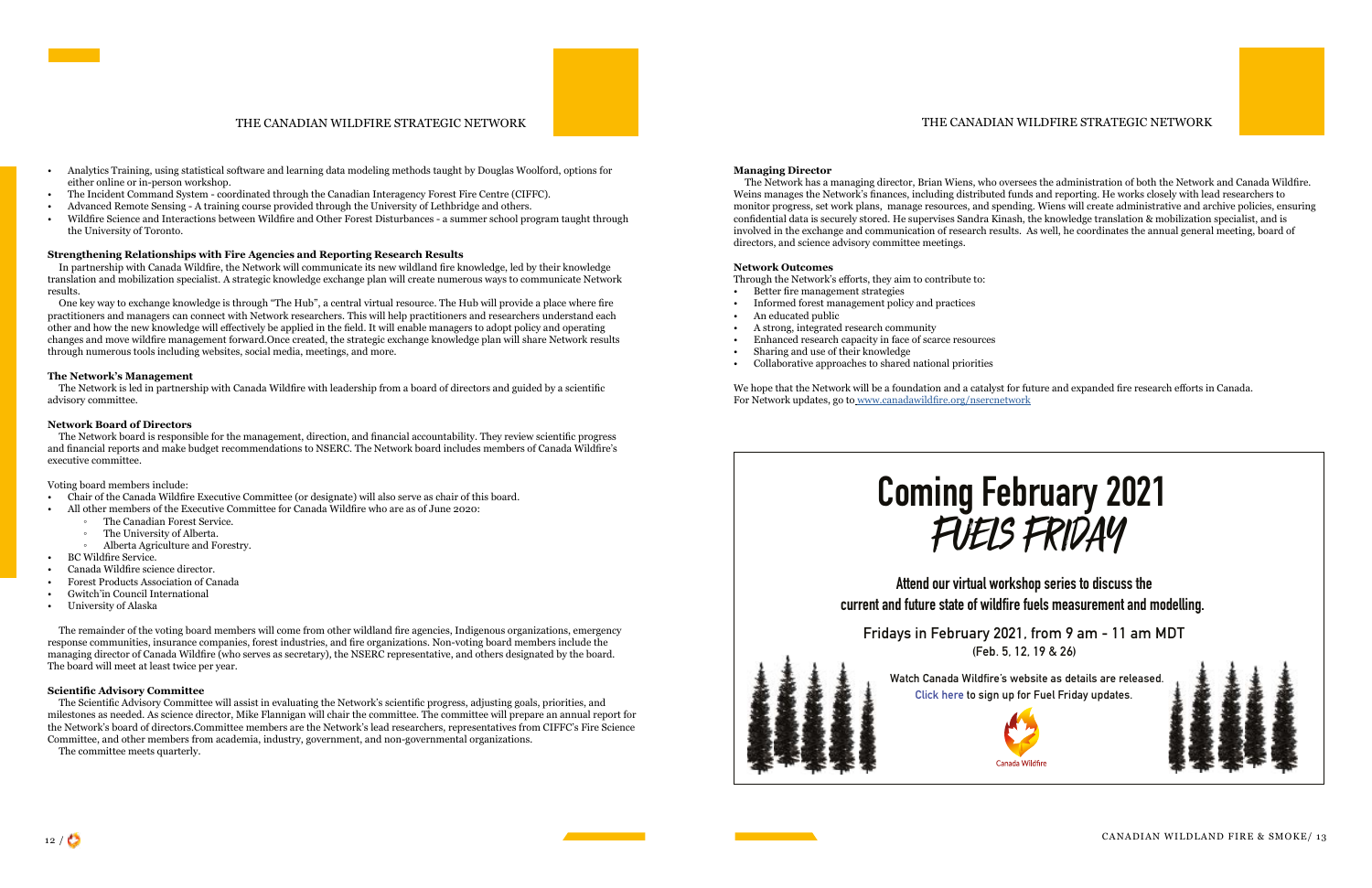## <span id="page-7-0"></span>Biochar amendment positively effects the growth of ectomycorrhizal *Pinus banksiana* in microcosm

Ectomycorrhizal (ECM) soil fungi typically form symbioses with woody plants (Smith and Read, 2008). Many tree families (*Pinaceae, Betulaceae, Salicaceae*) form mutualistic symbioses with a diverse array of fungi that obtain and transfer nutrients from mineral and organic sources to their plant hosts in exchange for photosynthetically derived carbohydrates (Smith and Read, 2008). Wildfire is an essential process in forested ecosystems that contributes to reproduction of serotinous tree species, removal of organic litter accumulation, and soil nutrient cycling. Wildfire also leads to the deposition of charcoal into soil in differing amounts depending on landscape and climatic conditions at the time of the fire. Following low intensity fires where part of the organic layer remains unburnt and some trees survive, ECM fungi

By Michelle Mausolf MSc, University of Alberta, [mausolf@ualberta.ca](mailto:mausolf%40ualberta.ca?subject=Response%3A%20Canadian%20Wildland%20Fire%20and%20Smoke%20Newsletter)

may have a role in improving plant health and survival in recovering forests (Jonsson et al., 1999). However, mycorrhizal fungi colonize organic and upper mineral soil horizons and are therefore sensitive to deep soil heating that results from burning thick organic material accumulations (Borchers and Perry, 1990). In addition to the lethal direct effects of soil heating, fire indirectly affects the persistence of mycorrhizal fungi by removal of their symbiotic host plants which tends to decrease mycorrhizal survival (Amaranthus and Perry, 1987, Allen, 1991). Work in northeastern Alberta has shown that Jack pine form symbioses with at least 56 species of mycorrhizal fungi (Danielson, 1984, Danielson and Visser, 1989). Several ectomycorrhizal fungal families, including Suillus, are specific to pines and do not form mycorrhizae with other conifers (Bruns et al., 2002). Suillus inoculation has been shown to enhance pine seedling survival under harsh, competitive conditions like those created after fire (Lonergan et al., 2014).

The objective of this study was to investigate how differing quantities of charcoal affect the formation of ectomycorrhizal symbioses and growth of ectomycorrhizal pine. To meet this objective ectomycorrhizal *Suillus tomentosus*–jack pine seedlings were grown in microcosms with three levels of biochar amendment, reflective of a high severity and low severity burn given published values. Pine seedling radicle length and fungal mycelial area were measured to capture the impact of biochar amendment on growth. Ectomycorrhizal symbiosis was confirmed by microscopic visualization of 'Hartig Net' structures in stained root tip cross-sections. By working in microcosms, I isolated the pine-fungal ectomycorrhizal symbiosis from other soil microbes and fungal grazers.

#### **Experimental Design Overview**

Microcosms were constructed to test the effect of biochar on growth of ectomycorrhizal symbiotic partners *Pinus banksiana* and *Suillus tomentosus* in a factorial study with three levels of biochar amendment. The effect of biochar application was assessed on fungal mycelial area and pine radicle length. Ectomycorrhizal symbiosis was confirmed



Figure 1. Biochar preparation

via the presence of a 'Hartig Net' on the pine radicle tip by cross-sectional tissue sampling and staining for confocal microscopy. Non-mycorrhizal microcosms containing only *S. tomentosus* or *P. banksiana*, and mycorrhizal microcosms containing both species were constructed at three biochar amendment levels; no biochar, low biochar, and high biochar (Figure 2). Forty of each non-mycorrhizal and mycorrhizal microcosm were constructed at each biochar treatment level (360 total microcosms). The microcosm methodology used in this study was adapted from Jones et al., 2013.

Biochar was prepared from Jack Pine (*P. banksiana*) and Scots Pine (*Pinus sylvestris L.*), branches and needles collected from the North Saskatchewan River valley near Fort Saskatchewan, Alberta. Chopped pine material (100g) was wrapped in foil, placed in a foil dish, and embedded in sand to create an anaerobic environment. The dish was placed in a cold muffle furnace ramped over 30 mins to 500ºC, then held for 2 hours.



### BIOCHAR AMENDMENT



Figure 3. Pinus banksiana root tip cross sections. Cross sections of root tips show structures indicative of ectomycorrhizal symbiosis with S. tomentosus; a non-ectomycorrhizal (non-ECM) is included for comparison. 8 µm sections were embedded in wax and



Figure 2. Microcosms containing Suillus tomentosus and Pinus banksiana. Photographs show three biochar amendment levels; no biochar (A), low biochar (B), and high biochar (C). Microcosms pictured are at day 35.



stained with toluidine blue; both fungal and plant root cells appear blue.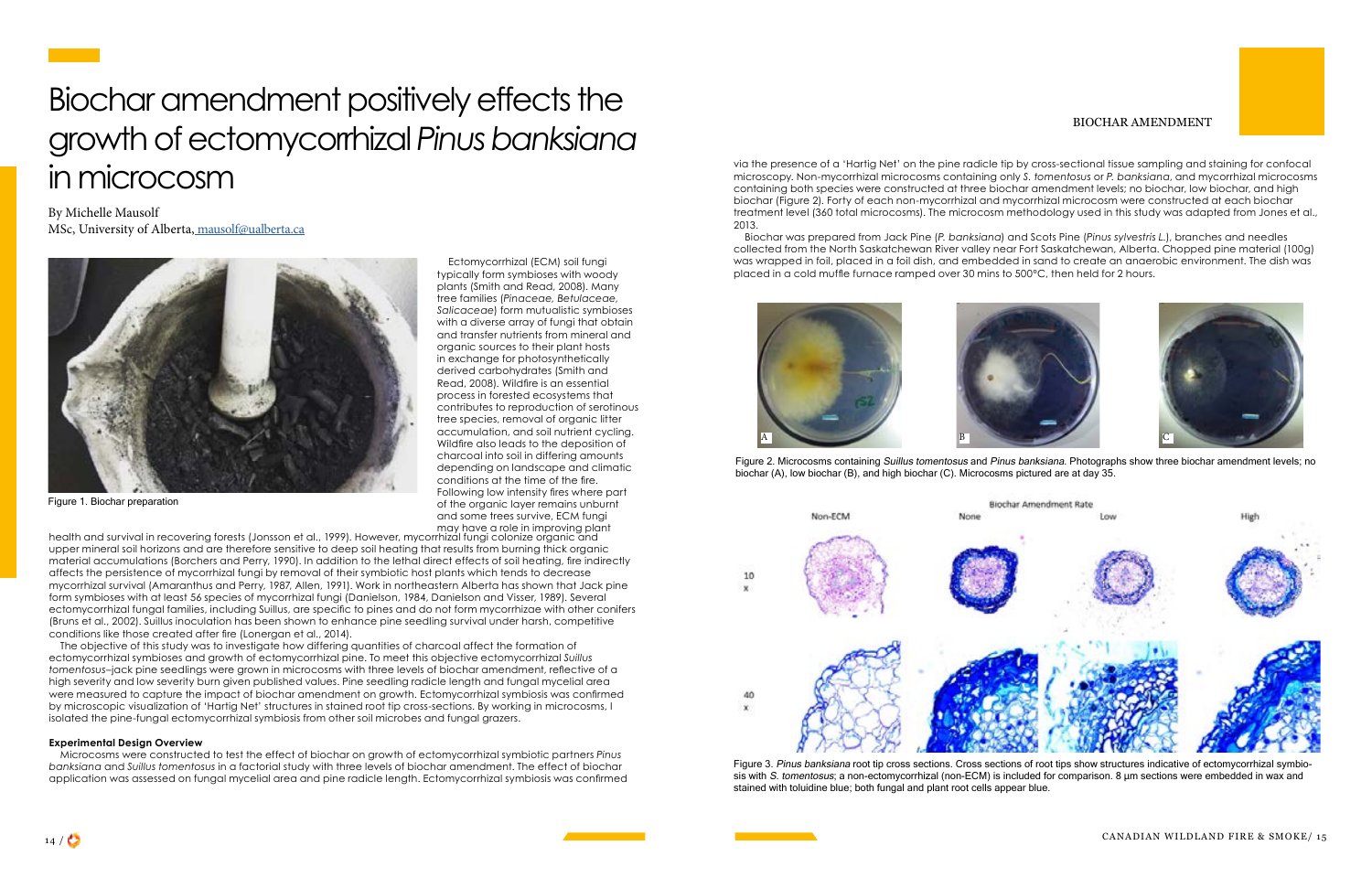

Biochar had a significant positive effect on ectomycorrhizal pine radicle length, and radicles amended with biochar reached peak length faster than those without biochar. Ectomycorrhizal radicles in low biochar reached a peak mean length of 6.26  $\pm$  0.14 cm at day 42, while radicles in microcosms without biochar had a mean peak length of 5.02  $\pm$  0.13 cm by day 49 (Figure 4. A, B). Radicles amended with high biochar reached peak mean length, 6.00 ± 0.16 cm, at day 42 consistent with radicles amended with low biochar application, however growth was not increased with the higher level of biochar.

Biochar had a significant positive effect on ectomycorrhizal pine radicle length, and radicles amended with biochar reached peak length faster than those without biochar. Ectomycorrhizal radicles in low biochar reached a peak mean length of 6.26 ± 0.14 cm at day 42, while radicles in microcosms without biochar had a mean peak length of 5.02 ± 0.13 cm by day 49 (Figure 4. A, B). Radicles amended with high biochar reached peak mean length, 6.00 ± 0.16 cm, at day 42 consistent with radicles amended with low biochar application, however growth was not increased with the higher level of biochar.

Biochar had a significant negative effect on *S.tomentosus* mycelial area in microcosms without pine (nonectomycorrhizal *S. tomentosus*). Unlike ectomycorrhizal *S. tomentosus*, both low and high biochar decreased fungal growth compared to non-ECM fungus without biochar. The lowest fungal area was observed with low biochar, which reached a peak mycelial area of 10.2  $\pm$  1.36 cm $^2$  compared to 32.3  $\pm$  1.12 cm $^2$  peak mean area in microcosms without biochar (Figure 5. A, B).

#### BIOCHAR AMENDMENT











#### BIOCHAR AMENDMENT

#### **Discussion and Conclusion**

Ectomycorrhizal symbiosis with *P. banksiana* allowed *S. tomentosus* to overcome the negative effect of biochar on mycelial growth. When ECM mycelial growth was considered over the length of the study (60 days), it became clear that S. tomentosus in the absence of biochar and with low biochar amendment gains area until peaking at day 49, while S, tomentosus with high biochar amendment gains area steadily until day 60. By day 60, S, tomentosus in the absence of biochar and with low biochar amendment had lost area, suggesting that microcosm water and nutrients had been exhausted by the growing ectomycorrhizal pine after day 49. I observed that between day 49 and 60, ectomycorrhizal *S. tomentosus* retained more area with low biochar amendment than in the absence of biochar. This observation may be attributed to increased effectiveness of ectomycorrhizal symbiosis with low biochar application, or to increased water holding capacity in microcosm gel with biochar amendment. Especially with low biochar application, the particularly negative effect of biochar on growth in non-ectomycorrhizal *S. tomentosus* is overcome by symbiosis with *P. banksiana*.

It is possible that microcosms with biochar amendment more closely simulate natural conditions compared to growth media alone, and slow ECM growth to a rate more similar to that without a symbiotic host plant. The negative effect of biochar application on non-ECM *S. tomentosus* could be explained by the observation that ECM fungi in general have lower survival without a host (Amaranthus and Perry, 1987, Allen, 1991). However, the stronger negative effect of low biochar amendment compared to high biochar amendment cannot be accounted for through this observation. The negative effect of biochar amendment on non-mycorrhizal fungal growth observed in this microcosm study presents an opportunity for further investigation with *S. tomentosus* and other ECM fungal species to better understand the mechanisms of PyC on growth, as well as the effect of biochar surface area on mycelial growth. This study of early establishment of ectomycorrhizal symbiosis showed that biochar can enhance early growth of symbiotic partners *P. banksiana* and *S. tomentosus*. Ectomycorrhizal symbiosis was able to overcome the negative effect of low level biochar amendment on fungal growth. The different responses of mycorrhizal and non-mycorrhizal mycelial growth to biochar amendment suggest that ectomycorrhizal symbiosis improves the survival of both symbiotic partners, not limited to the plant host, and reinforces the important role that soil fungi play in forest recovery from

wildfire.

#### **References**

Borchers, J. G., and D. A. Perry. (1990). Effects of prescribed fire on soil organisms. Pages 143-157 in J. D. Walstad, S. R. Radosevich, and D. V. Sandberg, editors. Natural and prescribed fire in Pacific Northwest forests. Oregon University

Bruns, T., M. Bidartondo, and L. Taylor. (2002). Host specificity in ectomycorrhizal communities: what do the exceptions

Danielson, R. M. (1984). Ectomycorrhizal associations in jack pine stands in northeastern Alberta. Canadian Journal of

- Allen, M. F. (1991). The Ecology of Mycorrhizae. Cambridge University Press, Cambridge. Amaranthus, M. P., and D. A. Perry. (1987). Effect of soil transfer on ectomycorrhiza formation and the survival and growth of conifer seedlings on old, nonreforested clear-cuts. Canadian Journal of Forest Research-Revue Canadienne De Recherche Forestiere 17:944-950.
- Press, Corvallis.
- tell us? Integrative and Comparative Biology 42:352-359.
- Botany-Revue Canadienne De Botanique 62:932-939.
- Canadienne De Recherche Forestiere 19:1412-1421.
- successional Swedish boreal forests, and their composition following wildfire. Molecular Ecology 8:205-215.
- 60:603-612.

Danielson, R. M., and S. Visser. (1989). Host response to inoculation and behavior of introduced and indigenous ectomycorrhizal fungi of jack pine grown on oil-sands tailings. Canadian Journal of Forest Research-Revue

Jonsson, L., A. Dahlberg, M. C. Nilsson, O. Zackrisson, and O. Karen. (1999). Ectomycorrhizal fungal communities in late-Lonergan, E. R., C. L. Cripps, and C. M. Smith. (2014). Influence of site conditions, shelter objects, and ectomycorrhizal inoculation on the early survival of whitebark pine seedlings planted in waterton lakes national park. Forest Science

Smith, S. E., and D. J. Read. (2008). Mycorrhizal symbiosis. Academic Press, Cambridge, UK. [Full thesis available here](file:X:\Centres%20and%20Institutes%20%23\Canadian%20Partnership%20for%20Wildland%20Fire%20Science\Canadian%20Wildland%20Fire%20and%20Smoke%20Newsletter\Fall%202021\Mausolf_thesis.pdf)